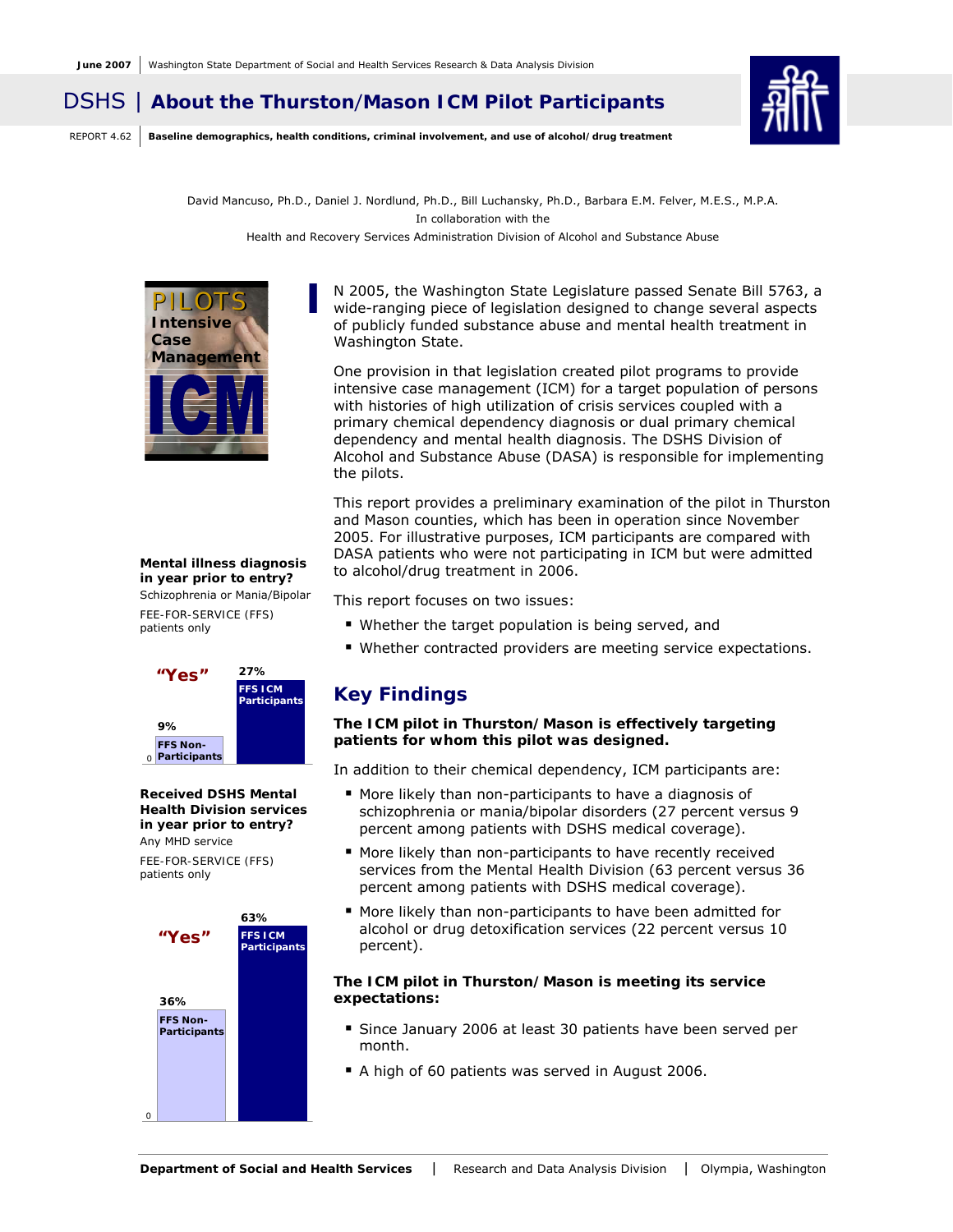# **A Context for Intensive Care Management**

## **The Legislation**

The goal of SB 5763 was to more fully integrate treatment for mental health and chemical dependency disorders and in the process improve treatment for patients with co-occurring conditions. The ICM pilots play an important role in this integration by: 1) targeting those with co-occurring conditions, 2) using screening and assessment instruments specifically designed for the co-occurring population, and 3) employing case managers who have familiarity with the target population. Features of the pilots include:

- **Two DASA-selected sites,** one in Thurston/Mason and one in King County.
- **Specific requirements for chemical dependency case managers,** including training in and use of appropriate screening and assessment tools. In addition, case managers must assist patients as they seek access to other programs and services (e.g., medical coverage or economic assistance programs) and work with the providers of other services to insure that patient needs are being met.
- **A two-year pilot period.** Funds for these programs became effective in July 2005, though the first patients were not served until November of that year. Funding runs through June 2008. Analyses presented here will focus on ICM participants receiving services from startup through December 2006, and comparison patients receiving treatment in 2006.



#### **The Thurston/Mason Pilot**

Providers in Thurston/Mason are contracted to provide ICM services for 80 people per year with two full-time case managers. Since January 2006, contractors have consistently served over 30 patients per month, and reached a high of 60 served in February 2007.





#### **ICM PARTICIPANTS VERSUS NON-PARTICIPANTS**

Throughout this report, ICM participants are compared to non-participants, defined as those adults who did not receive ICM services but were admitted to substance abuse treatment in Thurston/Mason counties in 2006.

#### **DEFINING TREATMENT ENTRY**

Comparisons of the status and service utilization were done by examining data in the year prior to each patient's **program entry date.** 

- For ICM participants, the program entry date is the date in 2006 when they began receiving ICM services. This date is gathered from the TARGET database.
- For non-participants, the program entry date was defined as the date of their first admission to substance abuse treatment in 2006.

For patients in both groups, the **year prior to program entry** is defined as the 12 months prior to the program entry date.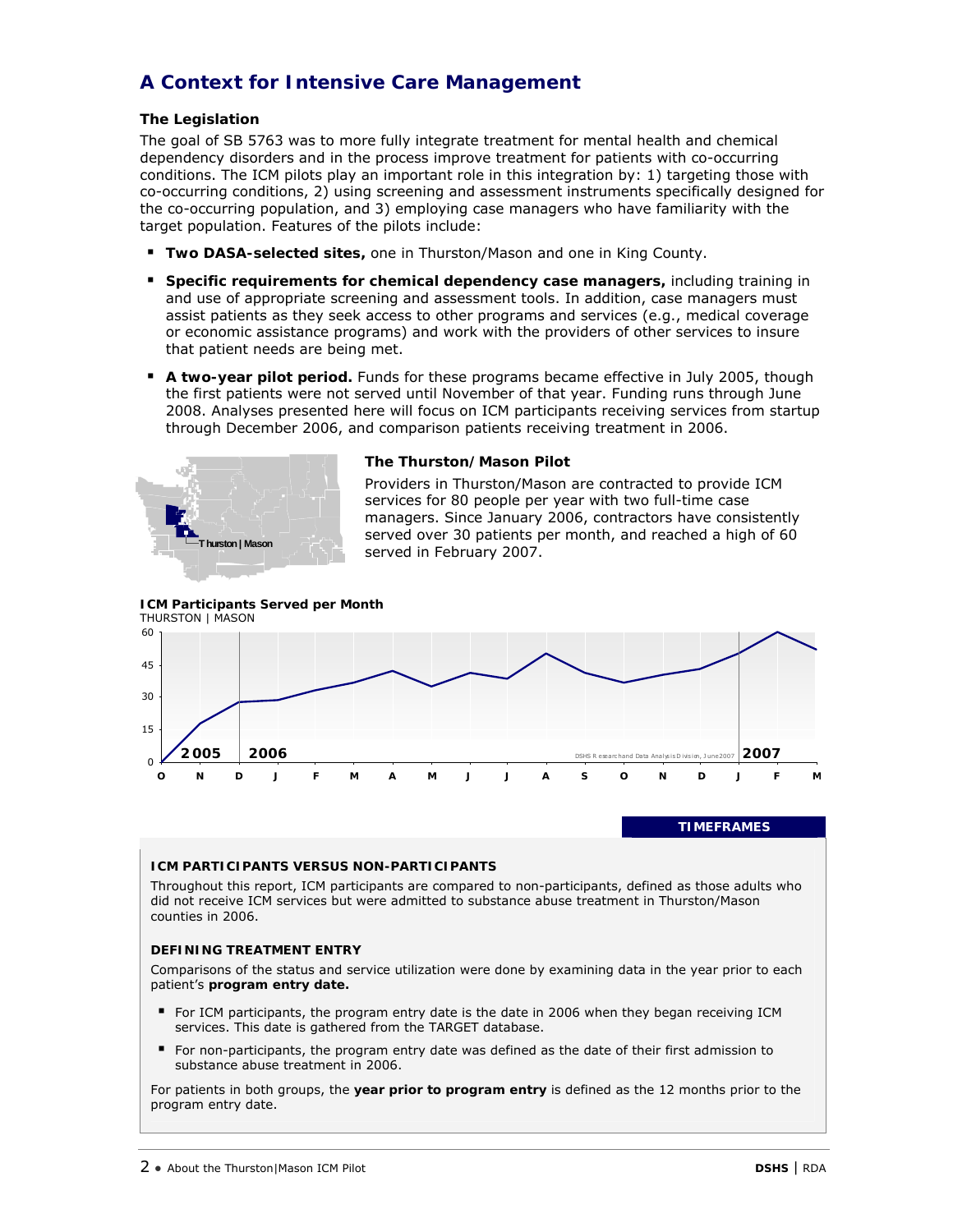## **Past Year Measures | All Patients**

#### *Arrest(s) in year prior to entry?*



*Medical coverage in year prior to entry?*  DSHS fee-for-service medical



#### **Past Year Differences Between ICM Participants and Non-Participants**

Looking at data covering the year prior to entry documents how ICM participants differed from non-participants in the key areas of criminal justice involvement, DSHS medical coverage, and DSHS service utilization.

Three key findings emerge from that data:

- **ICM** participants were less likely to have an arrest for a felony or gross misdemeanor, 19 percent versus 34 percent for nonparticipants.
- A higher percentage of ICM participants received fee-for-service medical coverage in the prior year, 56 percent versus 30 percent. This indicates that ICM participants were more likely to receive medical coverage under the Medicaid Disabled, GA-U or ADATSA programs.
- ICM participants were more likely to have received treatment for alcohol or drug dependence (33 percent versus 26 percent) and more likely to have received detoxification services (18 percent versus 5 percent).

Demographic data show that ICM participants are somewhat older than non-participants: 35 percent of ICM participants were 45 years of age or older compared to 19 percent of non-participants. Fully 90 percent were white, compared to 78 percent for non-participants.

#### **All Patients | Received Alcohol or Substance Abuse Services in Year Prior to Entry**

| Services administered by DSHS Division of Alcohol<br>and Substance Abuse | <b>Non-Participants</b><br>$n = 1,650$ | <b>ICM Participants</b><br>$n = 240$ |
|--------------------------------------------------------------------------|----------------------------------------|--------------------------------------|
| Any DASA Service*                                                        | 41.9%                                  | 46.7%                                |
| Any Alcohol or Drug Treatment*                                           | 25.7%                                  | 32.5%                                |
| <b>Outpatient Treatment</b>                                              | 13.6%                                  | 22.5%                                |
| <b>Residential Treatment</b>                                             | 13.6%                                  | 15.4%                                |
| <b>Opiate Substitution Treatment</b>                                     | $2.4\%$                                | $3.3\%$                              |
| Detoxification                                                           | 4.7%                                   | 17.9%                                |
| Assessment                                                               | 34.7%                                  | 27.9%                                |

\*Patients may receive more than one type of service; thus, subcategories will not sum to the overall percentages shown for "Any Alcohol or Drug Treatment" or "Any DASA Service."

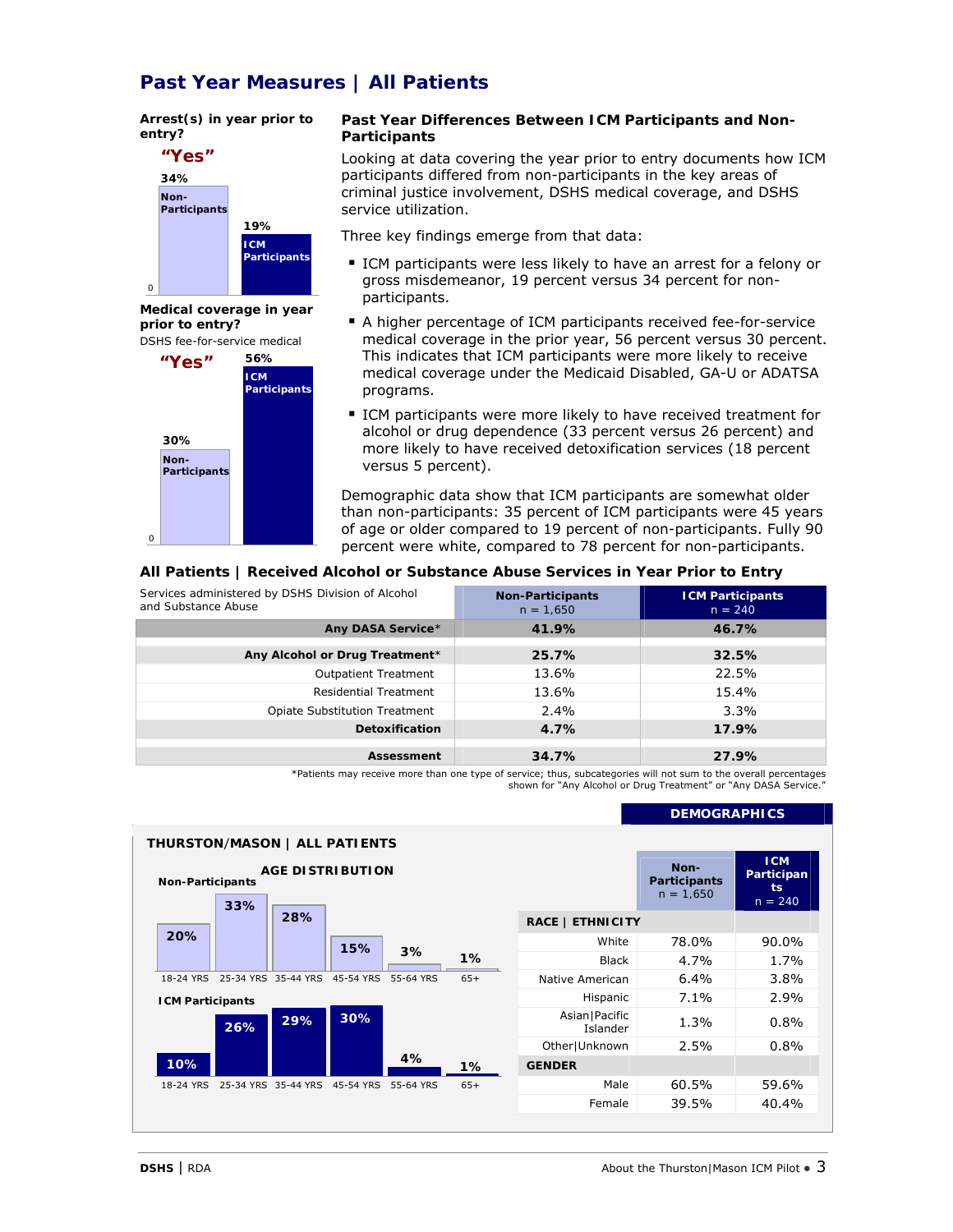## **Past Year Measures | Fee-for-Service (FFS) Medical Patients**

#### *Arrest(s) in year prior to entry?*



*Received detoxification in year prior to entry?* 



#### **Past Year Differences Between FFS ICM Participants and Non-Participants**

Fee-for-Service (FFS) Medical patients are an important subgroup in this study because of the availability of additional medical data. In this subgroup, ICM participants were different from non-participants in several respects. They were:

- **Example 13 Less likely to have a previous arrest, 18 percent versus 35** percent.
- More than twice as likely to have received detoxification services (22 percent versus 10 percent).
- **EXEC** Less likely to have received substance abuse treatment in a residential setting (24 percent versus 37 percent).
- Less likely to have a complete assessment of their need for chemical dependency treatment (39 percent versus 57 percent). Assessments are a valuable tool identifying need for treatment, as well as needs in other domains such as medical, psychological, legal, and social.

Demographically, FFS ICM participants were somewhat older and more likely to be White than the counterparts. Gender distributions for the two groups are nearly identical.

## **Fee-for-Service | Received DASA Services in Year Prior to Entry**

| Services administered by DSHS Division of Alcohol<br>and Substance Abuse | <b>FFS Non-Participants</b><br>$n = 502$ | <b>FFS ICM Participants</b><br>$n = 135$ |
|--------------------------------------------------------------------------|------------------------------------------|------------------------------------------|
| Any DASA Service*                                                        | 67.5%                                    | 60.7%                                    |
| Any Alcohol or Drug Treatment*                                           | 50.0%                                    | 45.9%                                    |
| <b>Outpatient Treatment</b>                                              | 18.9%                                    | 29.6%                                    |
| Residential Treatment                                                    | 36.5%                                    | 23.7%                                    |
| <b>Opiate Substitution Treatment</b>                                     | $4.2\%$                                  | $4.4\%$                                  |
| <b>Detoxification</b>                                                    | 9.8%                                     | 22.2%                                    |
| Assessment                                                               | 57.4%                                    | 38.5%                                    |

\*Fee-for-service patients may receive more than one type of service; thus, subcategories will not sum to the overall percentages shown for "Any Alcohol or Drug Treatment" or "Any DASA Service."

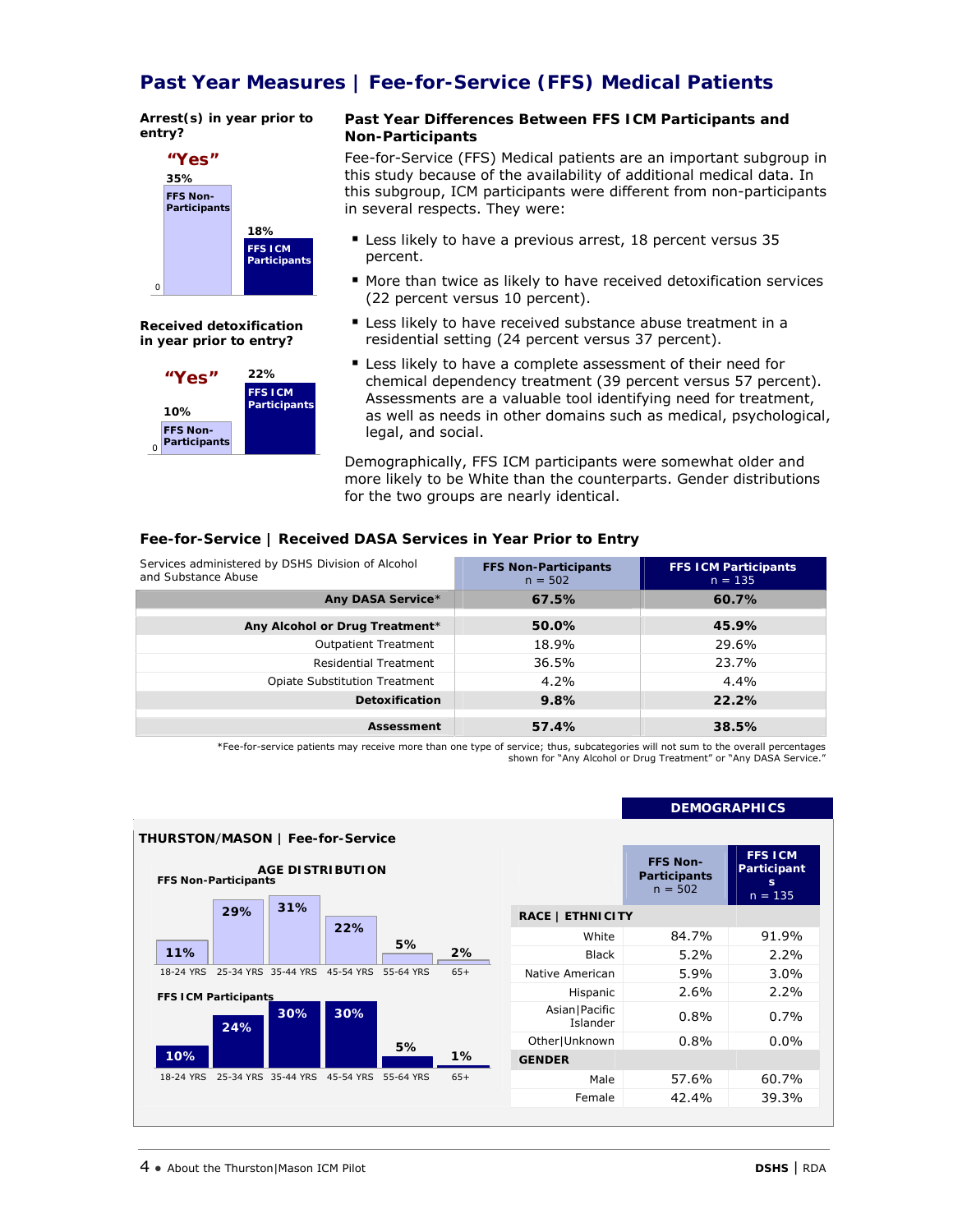#### **Medical Eligibility in Year Prior to Entry**

The table below compares the average number of months of medical eligibility and examines the program under which patients received coverage. FFS ICM participants had 8.8 months of eligibility, compared with about 7.5 months for FFS non-participants. In addition, FFS ICM participants were more likely to get medical coverage through the Medicaid Disabled medical program.

| Average months of medical eligibility | <b>FFS Non-Participants</b><br>$n = 502$ | <b>FFS ICM Participants</b><br>$n = 135$ |
|---------------------------------------|------------------------------------------|------------------------------------------|
| <b>Any Type Medical</b>               | 7.50                                     | 8.80                                     |
| Medicaid Disabled                     | 4.26                                     | 6.35                                     |
| ADATSA                                | 1.47                                     | 0.84                                     |
| GA-U                                  | 0.80                                     | 1.07                                     |
| Medicaid Aged                         | 0.16                                     | 0.01                                     |
| <b>Other Medicaid</b>                 | 0.59                                     | 0.36                                     |
| Other                                 | 0.22                                     | 0.17                                     |

#### **Medicaid-paid Prescription Medications in Year Prior to Entry**

*Received prescription medication for depression/anxiety?* 



*Received prescription medication for psychotic illness bipolar disorder?* 



Prescription medications provide an important indicator of the overall health of patients as well as their particular medical needs. Fee-for-service medical records provide detailed data on all claims for medications. Specific drugs have been grouped based on the conditions they are designed for. Findings below show that FFS ICM participants were more likely to receive medications for several conditions:

- **FFS ICM participants were more likely than FFS non**participants to have received prescription medications for depression/anxiety (48 percent versus 34 percent).
- **FFS ICM participants were more than twice as likely as FFS** non-participants to receive prescription medications for psychotic or bipolar conditions (31 percent versus 13 percent).
- **FFS ICM participants were more likely to receive prescription** medications for seizure disorders (14 percent versus 8 percent).

| Major conditions            | <b>FFS Non-Participants</b><br>$n = 502$ | <b>FFS ICM Participants</b><br>$n = 135$ |
|-----------------------------|------------------------------------------|------------------------------------------|
|                             |                                          |                                          |
| Depression   Anxiety        | 33.5%                                    | 48.1%                                    |
| Pain                        | 36.7%                                    | 38.5%                                    |
| Psychotic Illness   Bipolar | 12.9%                                    | 31.1%                                    |
| Cardiac                     | 20.5%                                    | 23.0%                                    |
| Seizure Disorders           | 8.2%                                     | 14.1%                                    |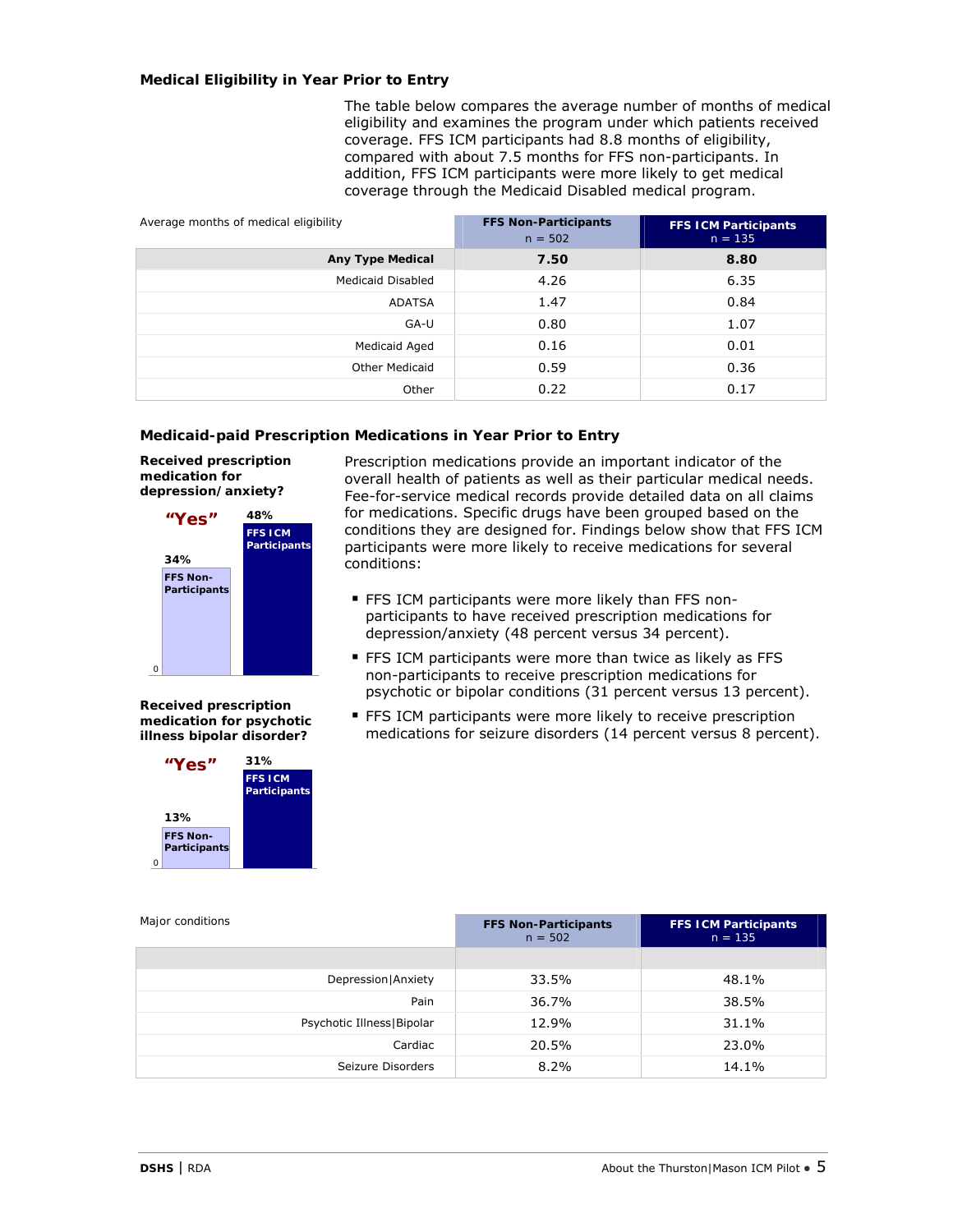#### **Medicaid Management Information System (MMIS) Claims: Mental Illness Diagnoses in Year Prior to Entry**

*Mental illness diagnosis in year prior to entry?*  Schizophrenia or Mania/Bipolar



Fifty-nine percent of FFS ICM participants had a mental illness diagnosis in their Medicaid claims records compared to about 31 percent for FFS non-participants.

More specifically, FFS ICM participants were more likely to have a diagnosis of schizophrenia or mania/bipolar disorder than FFS nonparticipants (27 percent versus 9 percent).

| A diagnosis of mental illness appeared on a medical<br>claim received by DSHS | <b>FFS Non-Participants</b><br>$n = 502$ | <b>FFS ICM participants</b><br>$n = 135$ |  |
|-------------------------------------------------------------------------------|------------------------------------------|------------------------------------------|--|
| <b>Any Mental Illness</b>                                                     | 30.9%                                    | 59.3%                                    |  |
| Schizophrenia                                                                 | 4.8%<br>$9.0\%$                          | 19.3%<br>27.4%                           |  |
| Mania/Bipolar                                                                 | 4.2%                                     | 8.1%                                     |  |
| Depression/Personality                                                        | 21.9%                                    | 31.9%                                    |  |

## **Received DSHS Mental Health Division Services in Year Prior to Entry**

*Received DSHS Mental Health Division services in year prior to entry?*  Any service



Sixty-three percent of FFS ICM participants received some publicly funded mental health service in the year prior to entry compared to 36 percent of FFS non-participants.

Over 18 percent of FFS ICM participants received services in a community inpatient setting compared with about 4 percent of FFS non-participants. Community inpatient hospitals provide care for those with acute psychiatric needs.

*Services administered by DSHS Mental Health Division* **FFS Non-Participants** 

| Services administered by DSHS Mental Health Division | <b>FFS Non-Participants</b><br>$n = 502$ | <b>FFS ICM participants</b><br>$n = 135$ |  |
|------------------------------------------------------|------------------------------------------|------------------------------------------|--|
| Any MHD Service*                                     | 35.9%                                    | 63.0%                                    |  |
| <b>Community Services</b>                            | 35.3%                                    | 61.5%                                    |  |
| Community Inpatient                                  | 3.8%                                     | 18.5%                                    |  |
| State Hospital                                       | 1.2%                                     | $0.7\%$                                  |  |

\*Patients may receive more than one type of service; thus, subcategories will not sum to the overall percentages for "Any MHD Service."

#### **Medical Assistance Costs in Year Prior to Entry**

Overall medical costs for both FFS ICM participants and FFS nonparticipants were similar at about \$480 per month. Inpatient costs for FFS ICM participants cost on average \$102 per month in the year prior to entry, which was less than FFS non-participants whose costs averaged \$223 per month.

| Per member per month expenditures   | <b>FFS Non-Participants</b><br>$n = 502$ | <b>FFS ICM participants</b><br>$n = 135$ |
|-------------------------------------|------------------------------------------|------------------------------------------|
| <b>Overall HRSA-MA Expenditures</b> | \$485                                    | \$475                                    |
| Inpatient                           | \$223                                    | \$102                                    |
| <b>Outpatient ER</b>                | \$42                                     | \$73                                     |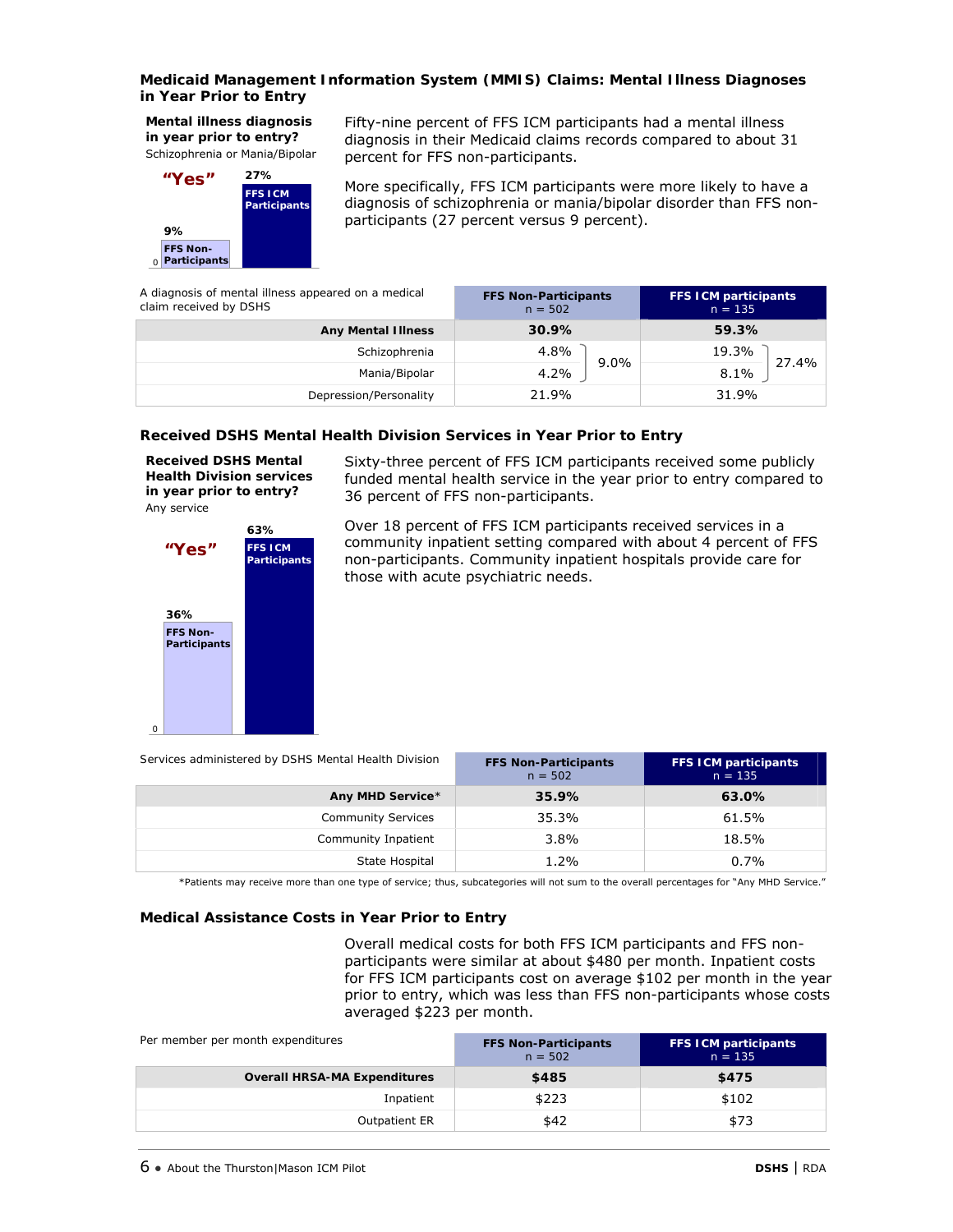## **Summary Remarks**

The Intensive Case Management services initiated with the passage of Senate Bill 5763 were designed for persons with histories of high utilization of crisis services and a primary diagnosis of chemical dependency or a dual diagnosis of chemical dependency and mental illness.

The descriptive analyses presented in this report show that the Thurston/Mason pilot is serving the expected target population. Analyses of the fee-for-service subpopulation of patients show that baseline use of detoxification and community psychiatric hospital services is higher for ICM participants than among non-participants, while the diagnosis information shows higher rates of mental illness, particularly schizophrenia and bipolar disorder in the ICM group. The data also show that the number of ICM participants served is consistent with expectations.

This report was designed with the limited goal of examining how ICM participants differ from non-participants to assess whether the pilot project is reaching its target population. A future report will examine outcomes associated with the receipt of ICM services, including medical and mental health service utilization and criminal justice involvement in the year following program entry.

#### **TECHNICAL NOTES**

This report examines the characteristics of patients who received DASA-funded Intensive Case Management services. The analyses presented in this report used data from the following sources:

- The Research and Data Analysis Division Client Services Database provided patient demographics and a common identifier for linking patient information from multiple data sources. Mental Health Division service data were also obtained through the Client Services Database.
- DASA's TARGET data system provided information on ICM, alcohol/drug treatment, detoxification, and assessment services.
- Medical claims from the Medicaid Management Information System provided: diagnoses of chronic physical conditions and mental illness; information from pharmacy claims; and medical service cost and utilization data. Claims-based reimbursement amounts for acute medical inpatient admissions at hospitals participating in the Certified Public Expenditure (CPE) program were adjusted to reflect the full cost of the inpatient stay.
- OFM Eligibility data provided information on patients' medical coverage.
- Arrest data from the Washington State Patrol (WSP) identified patients who had been arrested. Local law enforcement agencies are generally required to report only felony and gross misdemeanor offenses into the WSP arrest database. This report somewhat understates the full volume of arrest events in the population because our data exclude arrests for an unknown number of misdemeanor offenses that are not required to be reported into this database.

Mental illnesses were identified using the psychiatric diagnosis categories from the Chronic Illness and Disability Payment System (CDPS). Pharmacy claims were classified using the drug classes from the Medicaid-Rx pharmacy-based risk adjustment tool.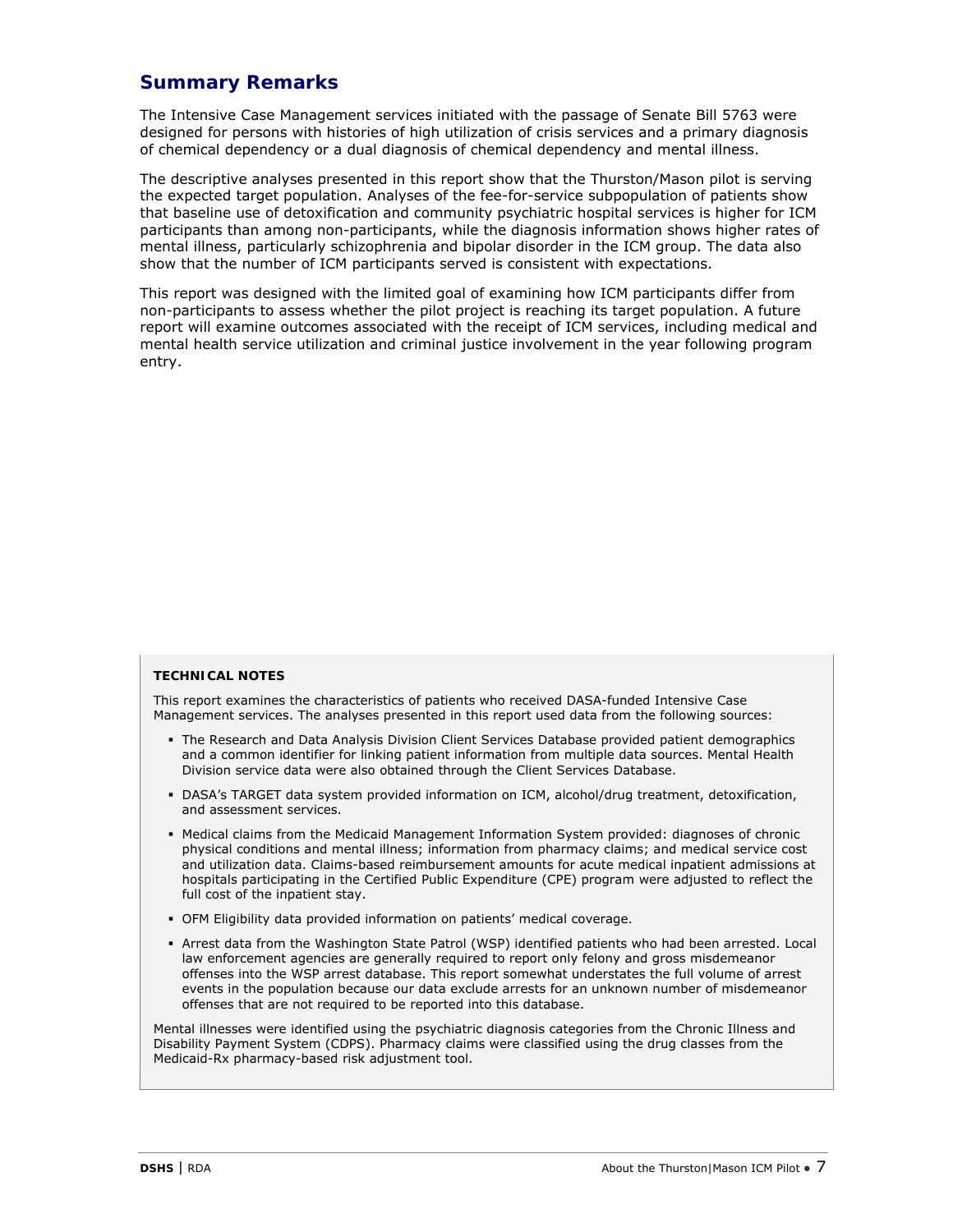#### APPENDIX A

#### Diagnoses of Thurston/Mason ICM Participants Compared to Non-Participants

|                                                  | <b>SAMPLE DIAGNOSES</b>                                                                                | <b>FFSICM</b><br>n=135 | <b>Non-ICM</b><br>$B = 502$ |
|--------------------------------------------------|--------------------------------------------------------------------------------------------------------|------------------------|-----------------------------|
|                                                  |                                                                                                        |                        |                             |
| BY CDPS DISEASE GROUP                            |                                                                                                        |                        |                             |
| Cancer, high                                     | Lung cancer, ovarian cancer, secondary malignant neoplasms                                             | 0.7%                   | 0.2%                        |
| Cancer, medium                                   | Mouth, breast or brain cancer, malignant melanoma                                                      | 0.7%                   | 0.6%                        |
| Cancer, low                                      | Colon, cervical, or prostate cancer, carcinomas in situ                                                | 0.0%                   | 0.2%                        |
| Cardiovascular, very high                        | Heart transplant status/complications                                                                  | 0.0%                   | 0.0%                        |
| Cardiovascular, medium                           | Congestive heart failure, cardiomyopathy                                                               | 3.7%                   | 2.4%                        |
| Cardiovascular, low                              | Endocardial disease, myocardial infarction, angina                                                     | 5.9%                   | 5.6%                        |
| Cardiovascular, extra low                        | Hypertension                                                                                           | 11.1%                  | 7.8%                        |
| Cerebrovascular, low                             | Intracerebral hemorrhage, precerebral occlusion                                                        | 1.5%                   | 0.8%                        |
| CNS, high                                        | Quadriplegia, amyotrophic lateral sclerosis                                                            | 0.0%                   | 0.2%                        |
| CNS, medium                                      | Paraplegia, muscular dystrophy, multiple sclerosis                                                     | 0.0%                   | 1.0%                        |
| CNS, low                                         | Epilepsy, Parkinson's disease, cerebral palsy, migrane                                                 | 12.6%                  | 13.3%                       |
| DD, medium                                       | Severe or profound mental retardation                                                                  | 0.0%                   | 0.0%                        |
| DD, low                                          | Mild or moderate mental retardation, Down's syndrome<br>Type 1 diabetes with renal manifestations/coma | 0.0%<br>0.0%           | 0.4%<br>0.2%                |
| Diabetes, type 1 high<br>Diabetes, type 1 medium | Type 1 diabetes without complications                                                                  | 1.5%                   | 1.2%                        |
| Diabetes, type 2 medium                          | Type 2 or unspecified diabetes with complications                                                      | 0.0%                   | 0.4%                        |
| Diabetes, type 2 low                             | Type 2 or unspecified diabetes w/out complications                                                     | 7.4%                   | 3.0%                        |
| Eye, low                                         | Retinal detachment, choroidal disorders                                                                | 0.0%                   | 0.0%                        |
| Eye, very low                                    | Cataract, glaucoma, congenital eye anomaly                                                             | 1.5%                   | 0.6%                        |
| Genital, extra low                               | Uterine and pelvic inflammatory disease, endometriosis                                                 | 0.7%                   | 2.6%                        |
| Gastro, high                                     | Peritonitis, hepatic coma, liver transplant                                                            | 0.7%                   | 0.4%                        |
| Gastro, medium                                   | Regional enteritis and ulcerative colitis, enterostomy                                                 | 6.7%                   | 5.2%                        |
| Gastro, low                                      | Ulcer, hernia, GI hemorrhage, intestinal infectious disease                                            | 8.9%                   | 9.8%                        |
| Hematological, extra high                        | Hemophilia                                                                                             | 0.0%                   | 0.0%                        |
| Hematological, very high                         | Hemoglobin-S sickle-cell disease                                                                       | 0.0%                   | 0.0%                        |
| Hematological, medium                            | Other hereditary hemolytic anemias, aplastic anemia                                                    | 3.7%                   | 1.0%                        |
| Hematological, low                               | Other white blood cell disorders, other coagulation defects                                            | 1.5%                   | 2.0%                        |
| AIDS, high                                       | AIDS, pneumocystis pneumonia, cryptococcosis                                                           | 1.5%                   | 1.6%                        |
| HIV, medium                                      | Asymptomatic HIV infection                                                                             | 0.0%                   | 0.0%                        |
| Infectious, high                                 | Staphylococcal or pseudomonas septicemia                                                               | 0.7%                   | 0.0%                        |
| Infectious, medium                               | Other septicemia, pulmonary or disseminated candida                                                    | 1.5%                   | 1.0%                        |
| Infectious, low                                  | Poliomyelitis, oral candida, herpes zoster                                                             | 1.5%                   | 3.2%                        |
| Metabolic, high                                  | Panhypopituitarism, pituitary dwarfism                                                                 | 2.2%                   | 1.2%                        |
| Metabolic, medium                                | Kwashiorkor, merasmus, and other malnutrition, parathyroid                                             | 1.5%                   | 0.2%                        |
| Metabolic, very low                              | Other pituitary disorders, gout                                                                        | 4.4%                   | 3.0%                        |
| Psychiatric, high                                | Schizophrenia                                                                                          | 19.3%                  | 4.8%                        |
| Psychiatric, medium                              | Bipolar affective disorder                                                                             | 8.1%                   | 4.2%                        |
| Psychiatric, low                                 | Other depression, panic disorder, phobic disorder                                                      | 31.9%                  | 21.9%                       |
| Pulmonary, very high                             | Cystic fibrosis, lung transplant, tracheostomy status                                                  | 0.0%                   | 0.2%                        |
| Pulmonary, high                                  | Respiratory arrest or failure, primary pulmonary hypertension                                          | 4.4%                   | 1.8%                        |
| Pulmonary, medium                                | Other bacterial pneumonias, chronic obstructive asthma                                                 | 3.7%                   | 1.2%                        |
| Pulmonary, low                                   | Viral pneumonias, chronic bronchitis, asthma, COPD                                                     | 15.6%                  | 15.9%                       |
| Renal, very high                                 | Chronic renal failure, kidney transplant status/complications                                          | 0.0%                   | 0.0%                        |
| Renal, medium                                    | Acute renal failure, chronic nephritis, urinary incontinence                                           | 2.2%                   | 3.0%                        |
| Renal, low                                       | Kidney infection, kidney stones, hematuria, urethral stricture                                         | 0.7%                   | 1.4%                        |
| Skeletal, medium                                 | Chronic osteomyelitis, aseptic necrosis of bone                                                        | 0.0%                   | 0.6%                        |
| Skeletal, low<br>Skeletal, very low              | Rheumatoid arthritis, osteomyelitis, systemic lupus<br>Osteoporosis, musculoskeletal anomalies         | 0.7%<br>5.9%           | 3.0%<br>6.4%                |
| Skeletal, extra low                              | Osteoarthrosis, skull fractures, other disc disorders                                                  | 13.3%                  | 9.4%                        |
| Skin, high                                       | Decubitus ulcer                                                                                        | 0.0%                   | 0.2%                        |
| Skin, low                                        | Other chronic ulcer of skin                                                                            | 0.7%                   | 1.0%                        |
| Skin, very low                                   | Cellulitis, burn, lupus erythematosus                                                                  | 14.1%                  | 13.7%                       |
| Substance abuse, low                             | Drug abuse, dependence, or psychosis                                                                   | 34.1%                  | 23.3%                       |
| Substance abuse, very low                        | Alcohol abuse, dependence, or psychosis                                                                | 26.7%                  | 11.2%                       |
|                                                  |                                                                                                        |                        |                             |

HOW TO INTERPRET THIS TABLE: Chronic disease conditions were identified by applying the Chronic Illness and Disability Payments System (CDPS) to clients' fee-for-service<br>medical claims in FY 2005. Counts are hierarchically once in the "Psychiatric, high" category. Thus, percentages can be added within a disease category [e.g., Psychiatric) to produce the unduplicated percentage of clients in that disease<br>category. Clients with diagnoses in m 64.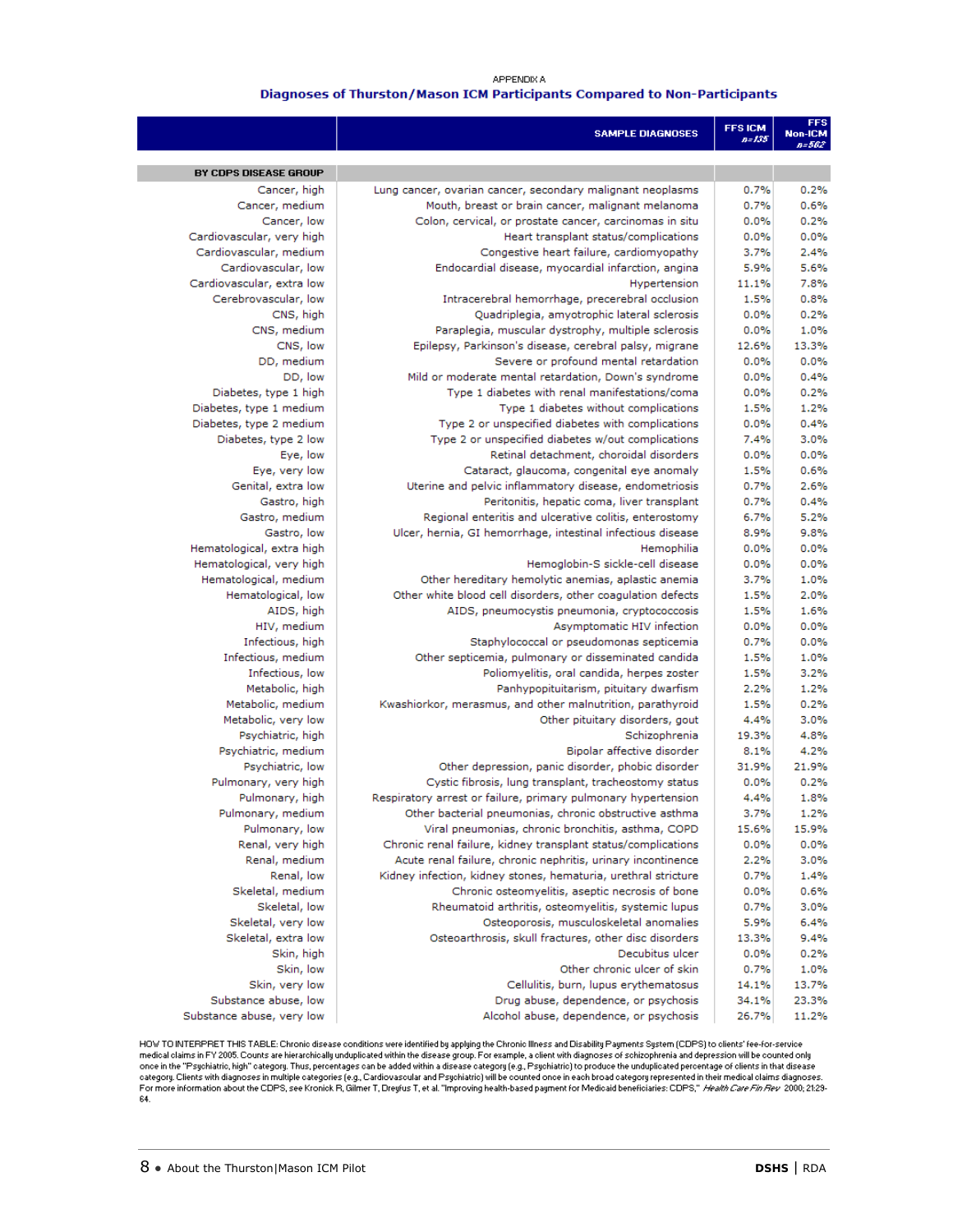#### **APPENDIX B**

#### Drugs Prescribed to Thurston/Mason ICM Participants Compared to Non-Participants

|                                | <b>SUMMARY DRUG DESCRIPTIONS</b>                                 | n=135 | FFS ICM   FFS Non-ICM<br>$0 - 502$ |
|--------------------------------|------------------------------------------------------------------|-------|------------------------------------|
| BY MEDICAID-Rx PHARMACY GROUP  |                                                                  |       |                                    |
| Alcoholism                     | Disulfiram                                                       | 3.7%  | 1.0%                               |
| Alzheimers                     | Tacrine                                                          | 0.0%  | 0.2%                               |
| Anti-coagulants                | Heparins                                                         | 0.0%  | 1.8%                               |
| Asthma/COPD                    | Inhaled glucocorticoids, bronchodilators                         | 23.0% | 15.7%                              |
| <b>Attention Deficit</b>       | Methylphenidate, CNS stimulants                                  | 0.0%  | 0.4%                               |
| <b>Burns</b>                   | Silver Sulfadiazine                                              | 0.0%  | 0.6%                               |
| Cardiac                        | Ace inhibitors, beta blockers, nitrates, digitalis, vasodilators | 23.0% | 20.5%                              |
| <b>Cystic Fibrosis</b>         | Pancrelipase                                                     | 0.0%  | 0.2%                               |
| Depression / Anxiety           | Antidepressants, antianxiety                                     | 48.1% | 33.5%                              |
| <b>Diabetes</b>                | Insulin, sulfonylureas                                           | 1.5%  | 2.6%                               |
| <b>EENT</b>                    | Anti-infectives for EENT related conditions                      | 8.1%  | 9.6%                               |
| ESRD / Renal                   | Erythropoietin, Calcitriol                                       | 0.0%  | 0.2%                               |
| <b>Folate Deficiency</b>       | Folic acid                                                       | 4.4%  | 0.4%                               |
| Gallstones                     | Ursodiol                                                         | 0.0%  | 0.0%                               |
| Gastric Acid Disorder          | Cimetidine                                                       | 7.4%  | 11.2%                              |
| Glaucoma                       | Carbonic anhydrase inhibitors                                    | 0.0%  | 0.6%                               |
| Gout                           | Colchicine, Allopurinol                                          | 0.7%  | 0.6%                               |
| Growth Hormone                 | Growth hormones                                                  | 0.0%  | 0.0%                               |
| Hemophilia/von Willebrands     | <b>Factor IX concentrates</b>                                    | 0.0%  | 0.0%                               |
| <b>Hepatitis</b>               | Interferon beta                                                  | 0.0%  | 0.0%                               |
| Herpes                         | Acyclovir                                                        | 1.5%  | 1.6%                               |
| HIV                            | Antiretrovirals                                                  | 0.0%  | 0.4%                               |
| Hyperlipidemia                 | Antihyperlipidemics                                              | 7.4%  | 5.0%                               |
| Infections, high               | Aminogycosides                                                   | 0.0%  | 0.2%                               |
| Infections, medium             | Vancomycin, Fluoroquinolones                                     | 10.4% | 7.0%                               |
| Infections, low                | Cephalosporins, Erythromycins                                    | 39.3% | 30.1%                              |
| Inflammatory /Autoimmune       | Glucocorticosteroids                                             | 5.9%  | 6.0%                               |
| Insomnia                       | Sedatives, Hypnotics                                             | 1.5%  | 2.4%                               |
| <b>Iron Deficiency</b>         | Iron                                                             | 1.5%  | 2.0%                               |
| Irrigating solution            | Sodium chloride                                                  | 0.0%  | 0.0%                               |
| Liver Disease                  | Lactulose                                                        | 0.7%  | 0.4%                               |
| Malignancies                   | Antinoeplastics                                                  | 0.7%  | 1.0%                               |
| Multiple Sclerosis / Paralysis | Baclofen                                                         | 0.7%  | 1.8%                               |
| Nausea                         | Antiemetics                                                      | 3.7%  | 9.2%                               |
| Neurogenic bladder             | Oxybutin                                                         | 0.0%  | 0.8%                               |
| Osteoperosis / Pagets          | Etidronate/calcium regulators                                    | 0.7%  | 0.4%                               |
| Pain                           | <b>Narcotics</b>                                                 | 38.5% | 36.7%                              |
| Parkinsons / Tremor            | Benztropine, Trihexyphenidyl                                     | 6.7%  | 1.6%                               |
| PCP Pneumonia                  | Pentamidine, Atovaquone                                          | 0.0%  | 0.0%                               |
| Psychotic Illness / Bipolar    | Antipsychotics, lithium                                          | 31.1% | 12.9%                              |
| Replacement solution           | Potassium chloride                                               | 3.7%  | 3.8%                               |
| Seizure disorders              | Anticonvulsants                                                  | 14.1% | 8.2%                               |
| <b>Thyroid Disorder</b>        | Thyroid hormones                                                 | 0.0%  | 0.8%                               |
| Transplant                     | Immunosuppressive agents                                         | 0.0%  | 0.0%                               |
| Tuberculosis                   | Rifampin                                                         | 0.0%  | 0.2%                               |

HOW TO INTERPRET THIS TABLE: Pharmacy groups were identified by applying the Medicaid-Rx system to clients' fee-for-service medical claims in FY 2005. Clients<br>with prescriptions in multiple categories (e.g., Pain and Depre